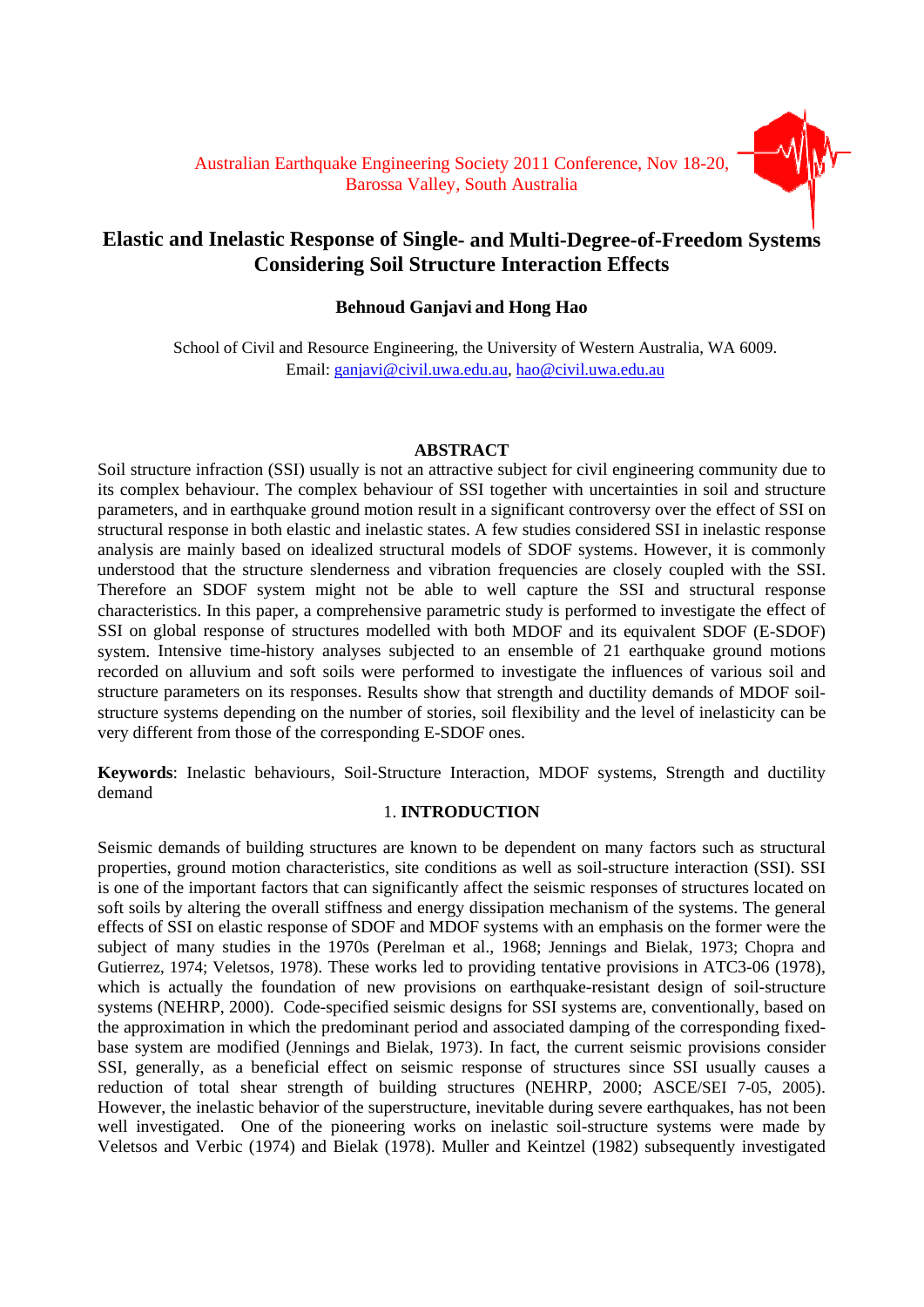the ductility demands of SDOF soil-structure systems . They showed that the ductility demand of structures, when considering soil beneath them, could be different from that of the equivalent SDOF systems without considering SSI. Rodriguez and Montez (2000) investigated the response and damage of buildings located on flexible soil and concluded that inelastic displacement demand in soil-structure system can be approximated by using an equivalent fixed-base system having an elongated period. The effects of SSI in yielding systems, including both kinematic and inertial interaction, were evaluated by Aviles and Perez-Rocha (2003) through developing the concepts of equivalent elastic soil-structure system to include the nonlinear behavior of the structure. Ghannad and Ahmadnia (2006) assessed the adequacy of ATC3-06 regulation when considering the SSI effect on inelastic response of structures using simplified SDOF system with elastic-perfectly plastic behavior. They concluded that using this provision leads to higher ductility demands in the structure, especially for the case of short period building located on soft soils.

 On the other hand, the relationship between MDOF and SDOF system response of fixed-base systems was first studied by Veletsos and Vann (1971) by considering some shear-beam models with equal story masses connected by weightless springs in series from one degree of freedom (DOF) to five DOFs. They concluded that for systems having more than three DOFs the proposed design regulations for SDOF systems were not sufficiently accurate and could lead to unconservative estimates of the required inelastic lateral strength, and that errors tended to increase as the number of degrees of freedom increased. Another study was conducted by Nassar and Krawinkler (1991) on three types of simplified fixed-base MDOF models to estimate the modifications required to the inelastic strength demands obtained from bilinear SDOF systems in order to limit the story ductility demand in the first story of the MDOF systems to a predefined value. More examples of the works conducted on the subject can be found in the reference (Seneviratna and Krawinkler, 1997; Santa-Ana and Miranda, 2000). However, all of the works were performed on fixed-base systems, i.e. based on a presumed assumption that soil beneath the structure is rigid.

As mentioned in the literature, almost all researches made on nonlinear soil-structure systems focused on SDOF systems while the SSI effect on inelastic response of MDOF systems due its more complexity was not investigated in detail. A few studies of SSI effects on MDOF systems are those conducted by Dutta et al. (2004), Barcena and Steva (2007) and Tang and Zhang (2011). However, the lack of clarity in SSI effects on seismic demands of MDOF systems deserved special attention. Here, in this paper an intensive parametric study has been performed to investigate the effect of inertial SSI on both elastic and inelastic seismic strength and ductility demands of MDOF and its equivalent SDOF systems using simplified soil-structure model for surface (shallow) foundation in which the kinematic interaction is zero. This is carried out for a wide range of non-dimensional parameters to demonstrate and define the severity of SSI effects on both MDOF and SDOF systems.

#### **2. SOIL-SHALLOW FOUNDATION-STRUCTUR MODEL**

To incorporate the effects of higher modes, the number of stories and lateral strength and stiffness distribution on inelastic response of MDOF buildings interacting with soil beneath them, the wellknown shear-beam model is utilized in this study. In the MDOF shear-building models utilized in the present study, each floor is assumed as a lumped mass to be connected by elasto-plastic springs. Story heights are 3 m and total structural mass is considered as uniformly distributed along the height of the structure. A bilinear elasto-plastic model with 2% strain hardening in the force-displacement relationship is used to represent the hysteretic response of story lateral stiffness. In all MDOF models, lateral story stiffness is assumed as proportional to story shear strength distributed over the height of the structure in accordance with the IBC load pattern (2009). Five percent Rayleigh damping was assigned to the first mode and the mode in which the cumulative mass participation was at least 95%. For each MDOF building an E-SDOF is also introduced. The properties of these E-SDOF systems are set such that the mass of the SDOF system is the same as the total mass of the MDOF building; similarly, the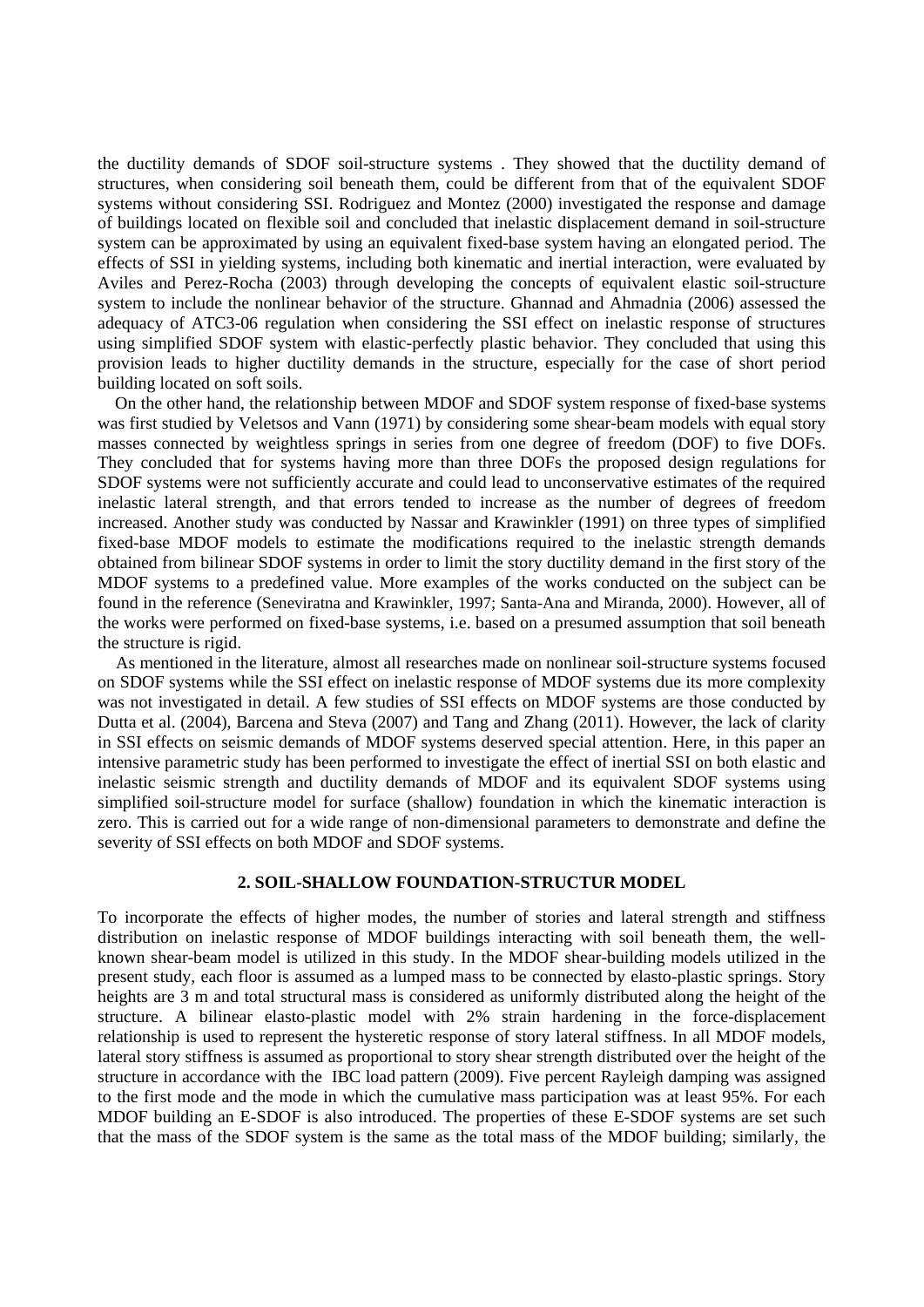period of vibration, damping ratio and effective height of the SDOF systems are the same as the fundamental mode properties of the MDOF building. Sub-structure method is used to model soilstructure system. The soil-foundation element is modeled by an equivalent linear discrete model based on the cone model with frequency-independent coefficients and equivalent linear model (Wolf, 1994). A typical soil-structure system for MDOF and also E-SDOF system are shown in Figure 1. The sway and rocking DOFs are defined as representatives of translational and rotational motions of the shallow foundation, respectively, disregarding the slight effect of vertical and torsional motion. To consider the soil material damping,  $\zeta_0$ , in the soil-foundation element, each spring and dashpot is respectively augmented with an additional parallel connected dashpot and mass. It is clear that the shear modulus of the soil will change with soil strain such that it decreases as soil strain increases. Thus, a reduced shear wave velocity which is compatible with the corresponding strain level in soil should be considered to incorporate soil nonlinearity.



Fig.1. Soil- structure models for sway and rocking motions (a) E-SDOF system (b) Typical MDOF system

#### **3. KEY PARAMETERS**

 It is well known that the response of the soil-structure system essentially depends on the size of structure, dynamic characteristics of the soil and structure, the soil profile as well as the applied excitation. It has been shown that the effect of these factors can be best described by the following dimensionless parameters [Veletsos, 1977; Ghannad and Ahmadnia, 2006]:

1. A dimensionless frequency as an index for the structure-to-soil stiffness ratio defined as:

$$
a_0 = \frac{\omega_{fix} \overline{H}}{v_s} \tag{4}
$$

where  $\omega_{fix}$ ,  $v_s$  and  $\bar{H}$  are respectively the natural frequency of the fixed-base structure, shear wave velocity and effective height of structure corresponding to the fundamental mode properties of the MDOF building . It can be shown that the practical range of  $a_0$  for conventional building structures is from zero for the fixed-base structure to about 3 for the case with severe SSI effect (Ghannad and Ahmadnia, 2006).

- 2. Aspect ratio of the building defined as *H/r*, where *r* is equivalent foundation radius.
- 3. Interstory displacement ductility demand of the structure defined as:

$$
\mu = \frac{\delta_{\rm m}}{\delta_{\rm y}}\tag{6}
$$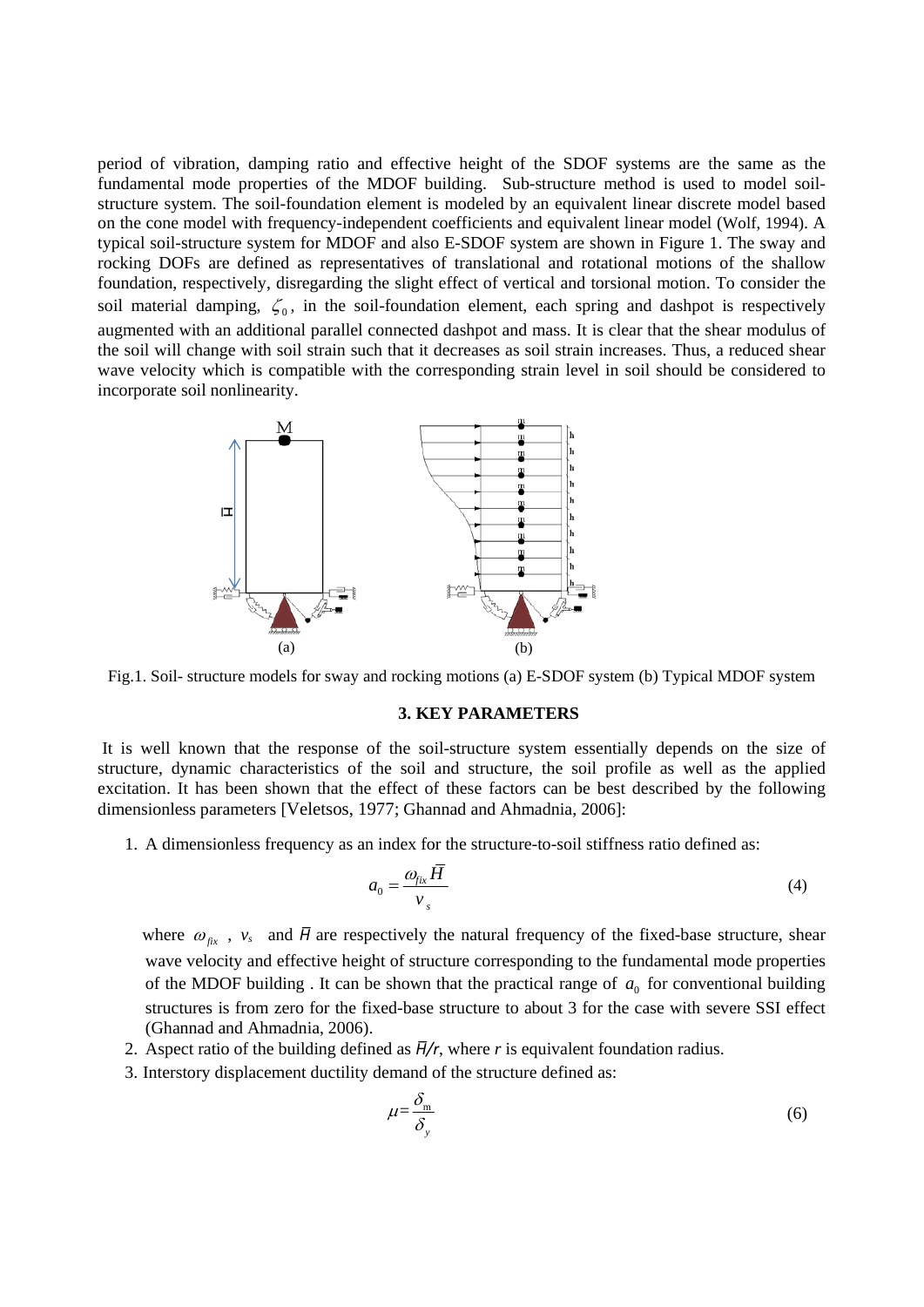where  $\delta_{\rm m}$  and  $\delta_{\rm y}$  are the maximum interstory displacement demand resulted from a specific earthquake ground motion excitation and the yield interstory displacement corresponds to the structural stiffness of the same story, respectively. Note that for the MDOF building  $\mu$  is referred to as the greatest value among all the story ductility ratios.

4. Structure-to-soil mass ratio defined as:

$$
\overline{m} = \frac{m_{tot}}{\rho r^2 H} \tag{7}
$$

where *H* is total height of the structure.

- 5. Foundation-to-structure mass ratio  $m_f/m_{tot}$ .
- 6. Poisson's ratio of the soil denoted by  $\nu$ .
- 7. Material damping ratios of the soil  $\zeta_0$  and the structure  $\zeta_s$ .

The first two factors, participating within higher powers in the equation of motion, are usually considered as the key parameters which define the main SSI effect. The third one controls the inelastic behavior of the structure. The other parameters, having less importance, may be set to some typical values for conventional buildings [Wolf, 1994; Ghannad and Ahmadnia, 2006 ]. In the present study, the foundation-to-structure ratio is assumed to be 0.1 of the total mass of the MDOF buildings. The Poisson's ratio is considered to be 0.4 for the alluvium soil and 0.45 for the soft soil. Also, damping ratio of 5% is assigned to the soil material.

#### **4. METHODOLOGY FOR ANALYSIS**

The adopted soil-shallow foundation-structure models introduced in the previous sections are used directly in the time domain nonlinear dynamic analysis. Step-by-step solution scheme in which dynamic imposed loads are incrementally applied to the model of the structure are utilized for all MDOF and E-SDOF models. A series of 5-, 10-, and 15-story MDOF shear buildings and also their equivalent SDOF models are considered to investigate the effect of SSI on strength and ductility demands of both MDOF and E-SDOF systems. In this regard, for a given earthquake ground motion, a family of nearly 4300 different soil-structure models including MDOF as well as E-SDOF models and various predefined key parameters are considered. This includes MDOF and E-SDOF models with 30 fundamental periods of fixed-base structures, ranging from 0.1 to 3 sec with intervals of 0.1, two values of aspect ratio (*H/r* =1, 3), four values of dimensionless frequency ( $a_0 = 0$ , 1, 2, 3), and three values of target interstory displacement ductility ratio ( $\mu$  = 1, 2, 6) where  $\mu$  =1 corresponds to the elastic state. It should be noted that the range of the fundamental period and aspect ratio, considered in the present study, are wider than those of the most practical structures. For each earthquake ground motion, the total normalized elastic and inelastic shear strength of the MDOF and E-SDOF system are computed by an iterative procedure in order to reach the  $\mu$  in the structure, as a part of the soil–structure system, within a 0.5% error:

 To investigate the effect of SSI on the ductility demand of the MDOF and E-SDOF structures the common procedure is utilized. First the elastic and inelastic total shear strength, as representatives of elastic and inelastic strength demands, for each of MDOF and E-SDOF systems without considering the effect of soil beneath them are computed to reach a presumed target ductility ratio,  $\mu$ , when subjected to a designated earthquake ground motion. Subsequently, using the same total shear strength of the fixed-base structure, the ductility demand of the soil-structure system with different values of  $a_0$  is computed to investigate the SSI effects. The effect of SSI on ductility demands of MDOF and E-SDOF systems can then be investigated by comparing the difference between the ductility demand of the fixedbase model and that of the soil–structure system. This comparison reflects the controversial point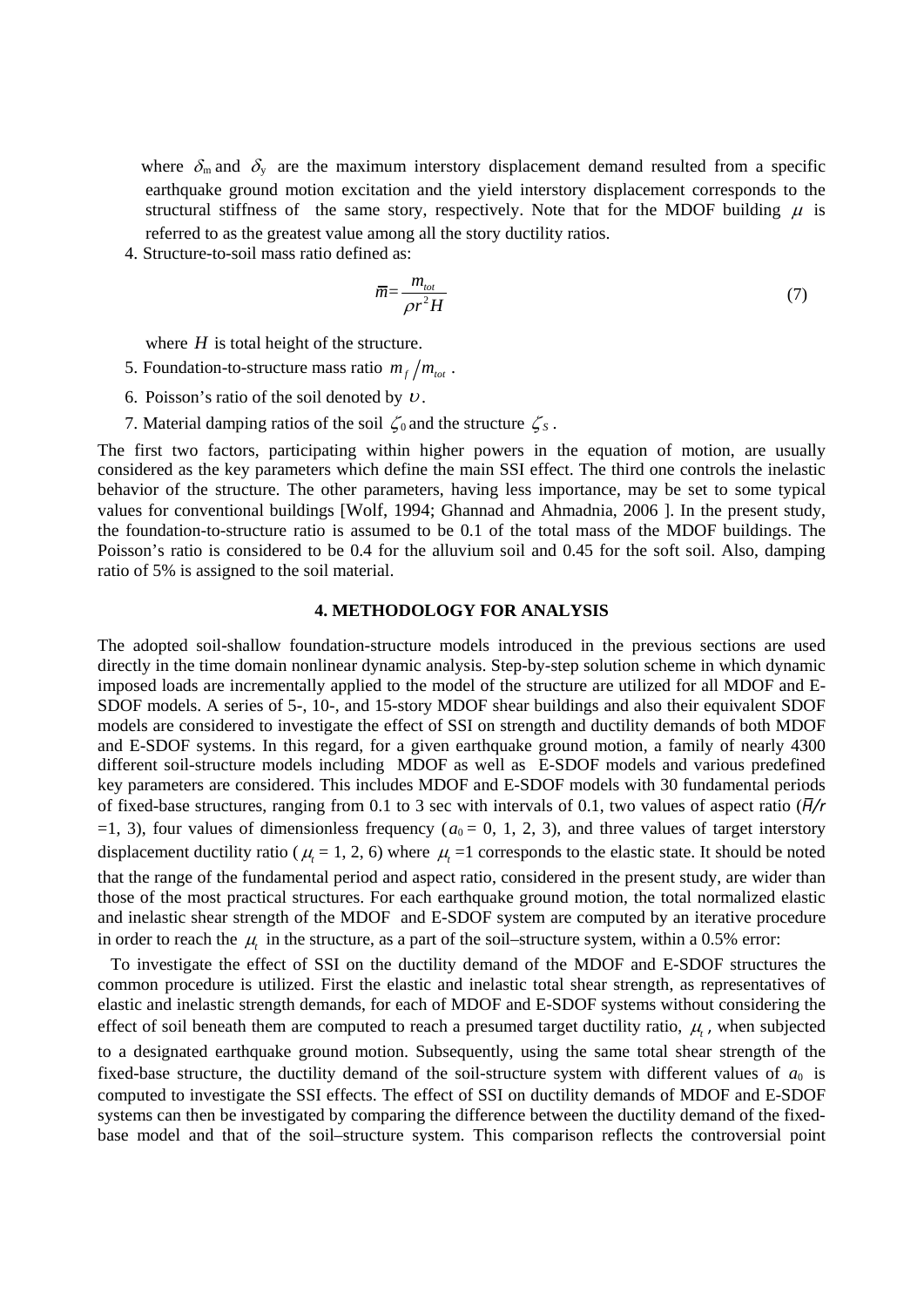existing in conventional design methodology such that if a predesigned fixed-base model is to be located on flexible soil, based on reality, what structural behavior maybe expected?

#### **5. EFFECT OF SSI ON STRENGTH DEMANDS OF MDOF AND E-SDOF SYSTEMS**

#### *6.1. Strength demands for E-SDOF systems corresponding to different number of stories*

A series of different E-SDOF soil-structure systems corresponding to the first-mode shape of 5-, 10- and 15-story buildings are analyzed to compare the elastic and inelastic strength demands of different SDOF soil-structure systems subjected to an ensemble of 21earthquake ground motions with different characteristics recorded on alluvium and soft soils deposits (soil type *C,* with shear wave velocity between 180 and 360 *m/s,* and *D*, with shear wave velocity lower than 180 *m/s,* based on the USGS site classification). As an example, the average values of strength demand for three different E-SDOF soil-structure systems, i.e. E-SDOF of 5-, 10- and 15-story buildings, are depicted in Figure 2. The results are shown for E-SDOF soil-structure systems with aspect ratios of 1 for dimensionless frequency  $a0 = 2$  as well as for three values of target interstory displacement ductility ratios ( $\mu$  = 1, 2, 6). The abscissa in all figures is considered to be as the first-mode period of the fixed-base structure,  $T_{fix}$ , and the vertical axis is strength demand normalized by the total structural mass times PGA for each earthquake ground motion. It can be clearly seen that the strength demands of E-SDOF systems are independent of the number of stories such that all the strength demand curves for E-SDOF soil-structure systems corresponding to the 5-, 10- and 15-story buildings are completely coincident. The reason of this similarity goes back to the first-mode shape of the shear buildings which is independent of the number of stories as illustrated in Figure 3. The figure is plotted to compare the normalized first-mode shape of the fixed-base shear buildings for three presumed number of stories with two different target periods,  $T_{fix}$  =1 and 3 sec. As seen, for each presumed target fundamental period, the normalized mode shapes of all three MDOF shear buildings are completely coincident and hence not dependent on the number of stories. It is important to note that this result is true when (1) total structural mass is uniformly distributed along the height of the structures and (2) lateral stiffness in all MDOF buildings with different number of stories is distributed based on the same specified pattern which here is IBC load pattern.

#### *6.2. Strength demands for MDOF and E-SDOF soil structure systems*

Here the effects of SSI on total strength demand for both E-SDOF and MDOF soil-structure systems are studied and compared with each other. Figure 4 is provided to illustrate the difference between the strength demands of E-SDOF and associated MDOF models for both fixed-base and soil-structure systems. The results are provided for E-SDOF and three MDOF systems (*N*=5, 10 and15) with *H/r* = 3, and for two different dimensionless frequencies,  $a_0 = 1$ , 3 as well as for fixed-base structures. As seen, for elastic state, i.e.  $\mu_t = 1$ , except for short periods, the values of strength demands increase as the number of stories increases. This trend is intensified by increasing the value of  $a_0$  such that for the severe SSI effect  $(a_0=3)$ , the difference between the strength demands of E-SDOF system and those of the corresponding 15-story building increases remarkably. In the inelastic state, however, the trend is somewhat different in a way that; (1) nearly in all periods, especially for higher level of inelasticity, strength demand increases as the number of stories increases, but the rate of increment becomes smaller with the increase of the number of stories; and (2) as the level of inelasticity increases the difference between the strength demand values of E-SDOF systems and those of the corresponding MDOF buildings for the case with strong SSI effect with  $a_0 = 3$  reduces. It should be noted that although for the case of  $a_0 = 3$ , the growth rate of strength demands with increasing the number of stories reduces as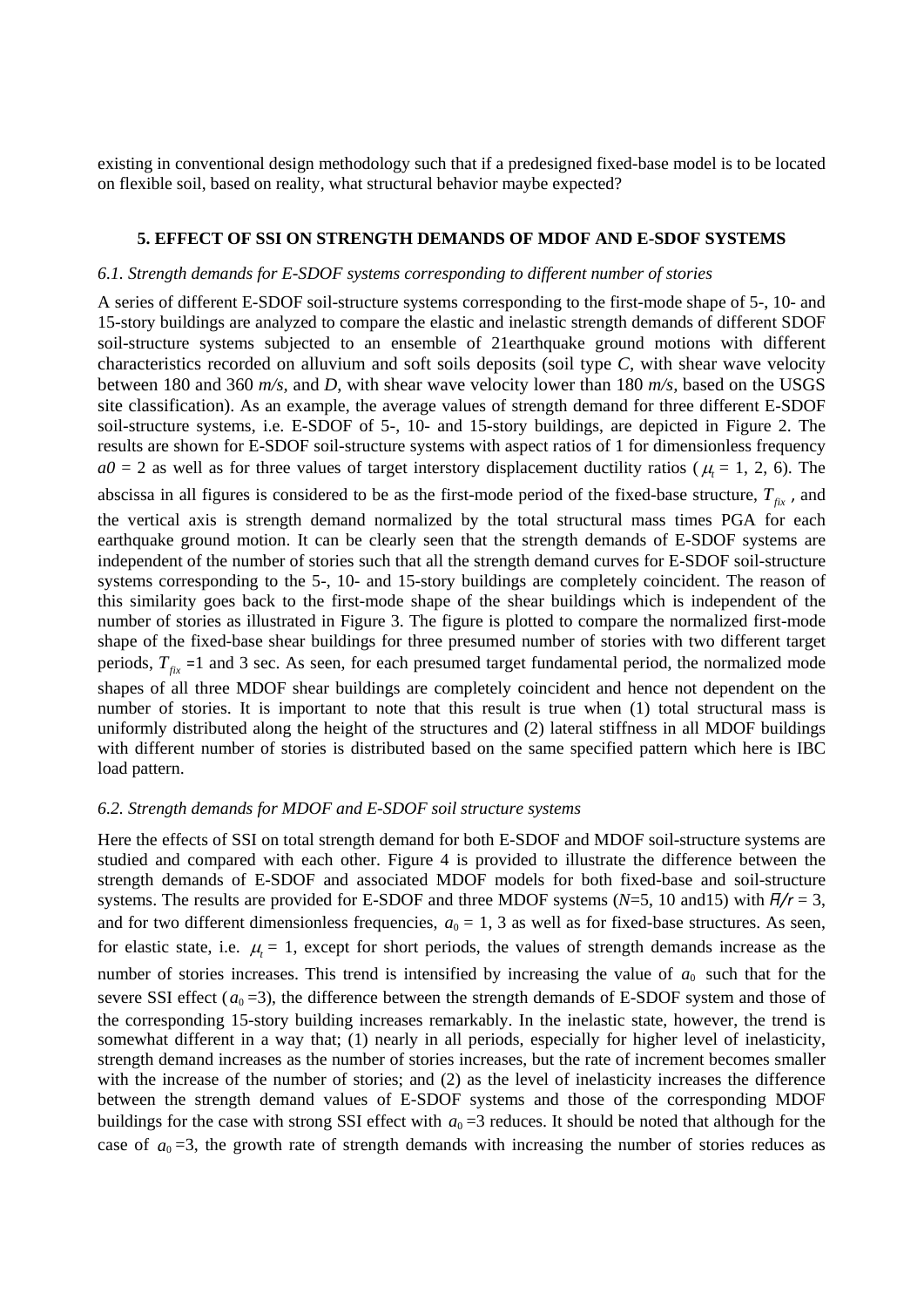structure undergoes more level of inelasticity, it is still significant particularly when the strength demands of MDOF systems are to be compared with those of the associated E-SDOF systems. In addition, the ductility demand for MDOF systems is conventionally referred to as the greatest value among all the story ductility ratios, hence the values of ductility ratios in all other stories are lower than the presumed target ductility value. This may result in having a greater strength demand when compared to the same MDOF building in which all stories have identical ductility ratio values equal to presumed target value.



Figure 2. Comparison of the averaged elastic and inelastic strength demand for different E-SDOF system with soil-structure interaction  $(a0=2)$ 



Figure 3. Comparison between first-mode shape for different number of stories: (Left) T=1 and (Right) T=3

## **6. EFFECT OF SSI ON DUCTILITY DEMAND OF MDOF AND E-SDOF SYSTEMS**

The procedure outlined in Section 5 is used here to investigate the effect of SSI on ductility demand of E-SDOF and MDOF building structures. Figure 5 shows the averaged ductility demand spectra of all ground motions used in this study for the structural model with  $\overline{H}/r = 3$ . Results include inelastic ductility demand spectra for three values of dimensionless frequency,  $a_0 = 1, 2, 3$ , all for both MDOF and E-SDOF soil-structure systems. The vertical axis in all plots is the ratio of ductility demand in flexible-base structures to that of the fixed-based structure. As seen, the results of MDOF structures are different from those of the corresponding E-SDOF systems such that the results can be classified into two parts; first, the set of curves associated with low value of dimensionless frequency  $(a_0 = 1)$ ; second, the curves corresponded to the large amount of dimensionless frequency ( $a_0 = 2$ , 3) which are the representatives of the cases with substantial SSI effects. For the E-SDOF systems, irrespective of the dimensionless frequency or the level of inelasticity, there is a threshold period before that the ductility demand of the structure with SSI is larger than that of the fixed-base one; subsequently, this tendency is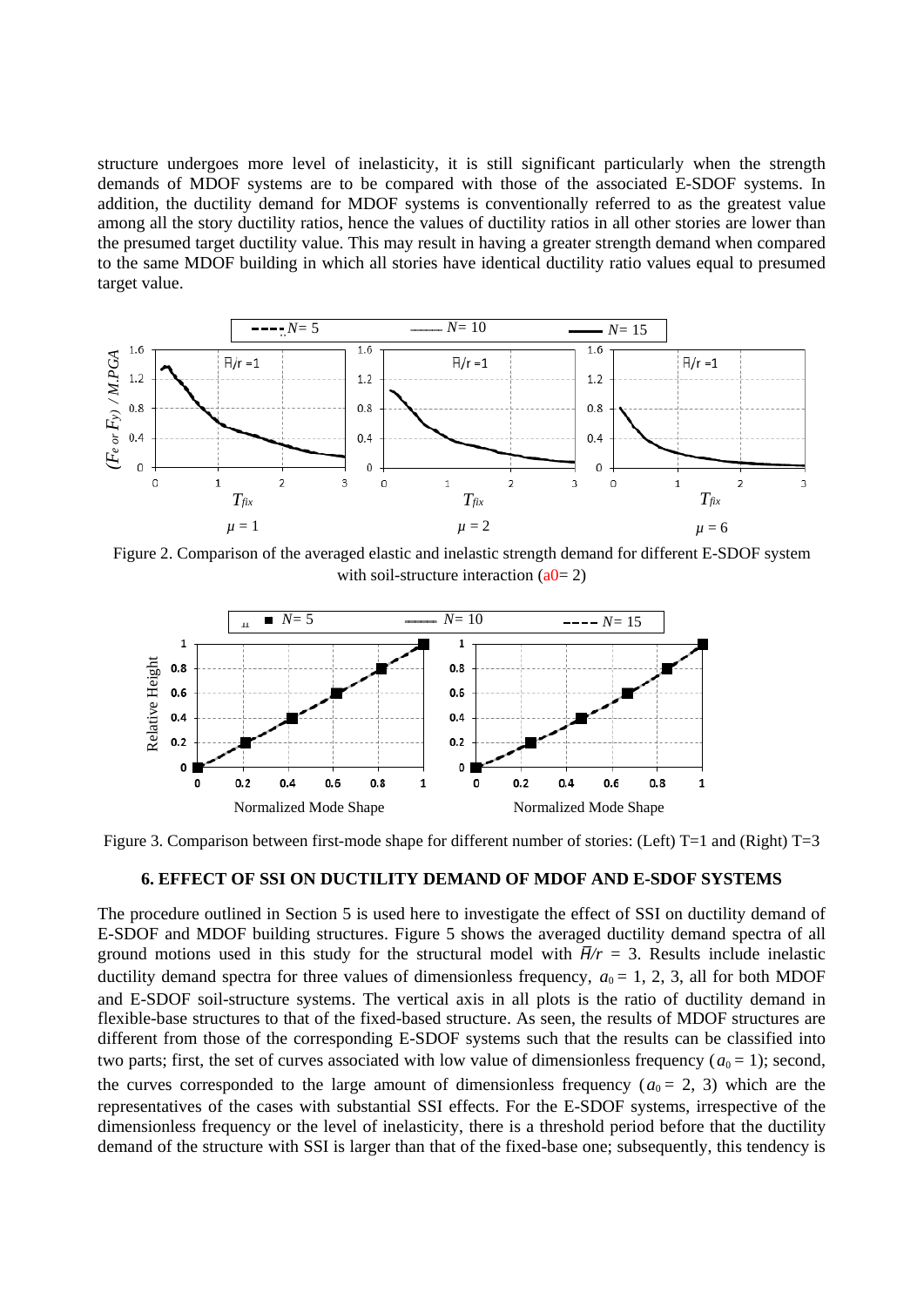reversed. The larger is the dimensionless frequency, the greater is the difference between the ductility demands of the fixed- and flexible-base systems. The results for E-SDOF systems are compatible with recent studies carried out in SDOF systems by Ghannad and Ahmadnia (2006), and Mahsuli and Ghannad (2009). The variation of ductility demands for MDOF systems, however, can be completely different from that of the E-SDOF systems depending on the amount of dimensionless frequency as well as the level of inelasticity. It can be observed that for MDOF systems with  $a_0 = 1$ , i.e., the curves related to the first column in Figure 5, the ratios of ductility demands in almost all periods are greater than unity. Also, this trend is intensified as the number of stories increases, which is more obvious for the case of 15-story building. Looking at the second and third columns of the same figure which are associated to the cases with significant SSI effects ( $a_0 = 2$ , 3), it can be seen that although like E-SDOF systems there is still a threshold period before and after that the ratios of ductility demands are respectively greater and lower than unity, the trend do not continue for the longer period like E-SDOF systems in a way that for MDOF systems after reaching to a minimum level, the ratio again rises as period increases.



Figure 4. Effect of number of stories on the averaged elastic and inelastic strength demand of fixed-base and soil-structure systems for *H/r* = 3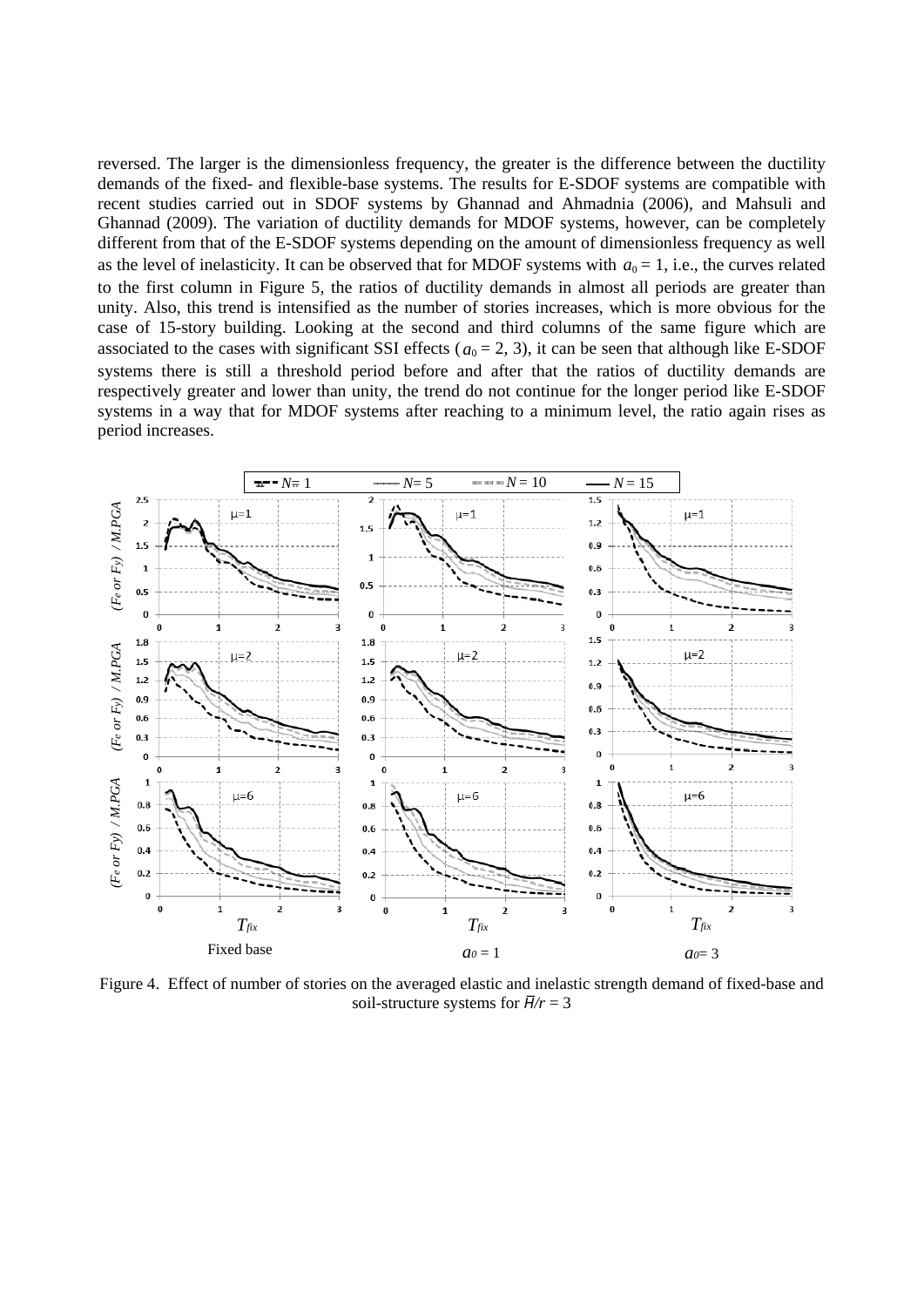

Figure 5. Averaged ductility demand for different SDOF and MDOF soil-structure systems for *H/r* = 3

#### **7. CONCLUSION**

An intensive parametric study was carried out to investigate the effect of SSI on the strength and ductility demands of MDOF as well as its Equivalent SDOF buildings considering both elastic and inelastic behaviors. It was demonstrated that strength and ductility demands of MDOF soil-structure systems depending on the number of stories, dimensionless frequency and level of inelasticity can be much different from those of the corresponding equivalent SDOF ones. Results of this study show that E-SDOF systems cannot accurately estimate the strength and ductility demands of MDOF soil-structure systems, especially for the cases of mid- and high-rise building, due to their higher mode and number of DOFs effects. In addition, For the E-SDOF systems, irrespective of the dimensionless frequency or the level of inelasticity, there is a threshold period before that the ductility demand of the structure with SSI is larger than that of the fixed-base one; subsequently, this tendency is reversed. However, for MDOF systems with less SSI effect, i.e., lower dimensionless frequency, the ratios of ductility demands in almost all periods are greater than unity, and will increase for slender structures as the number of stories increases. For the cases of the predominate SSI effects, although like E-SDOF systems there is still a threshold period before and after that the ratios of ductility demands are respectively greater and lower than unity, the trend do not continue for the longer period like E-SDOF systems in a way that for MDOF systems after reaching to a minimum level, the ratio again rises as period increases.

## **REFERENCES**

- Applied Technology Council. (1978) Tentative provisions for the development of seismic regulations for buildings. ATC-3-06, California.
- Aviles J, Perez-Rocha L. (2003) Soil–structure interaction in yielding systems. Earthquake Engineering and Structural Dynamics Vol 32, No 11, pp 1749–1771.
- ASCE/SEI 7-05. (2005) Minimum Design Loads for Buildings and Other Structures. American Society of Civil Engineers: Reston, VA.
- Barcena A, Esteva L. (2007) Influence of dynamic soil–structure interaction on the nonlinear response and seismic reliability of multistory systems. Earthquake Engineering and Structural Dynamics Vol 36, No 3, pp 327-346.
- Bielak J. (1978) Dynamic response of non-linear building–foundation systems. Earthquake Engineering and Structural Dynamics Vol 6, No 1, pp 17–30.